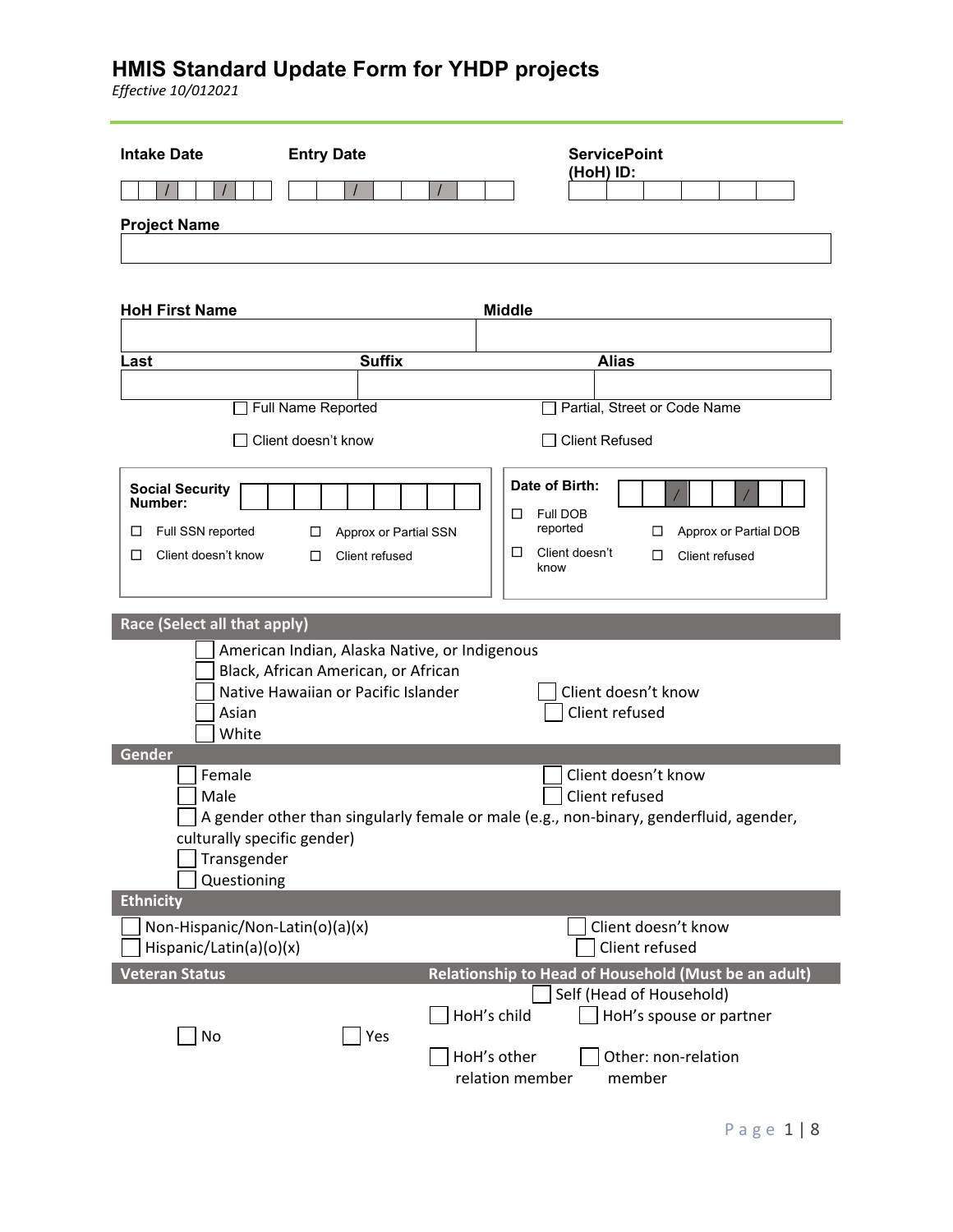| <b>Housing Move-in Date</b>                                                    |
|--------------------------------------------------------------------------------|
| Based on the housing move-in date above, what county was the client housed in? |
|                                                                                |
| <b>Unit Address</b>                                                            |
|                                                                                |
| <b>Unit City</b>                                                               |
|                                                                                |
| <b>Unit Zip</b>                                                                |
|                                                                                |
| Number of bedrooms in unit                                                     |
|                                                                                |
| Number of people in unit                                                       |
|                                                                                |

| <b>Income</b>                                  |                                   |
|------------------------------------------------|-----------------------------------|
| No/None at all                                 | Yes (identify source and amounts) |
| Client refused<br>Client doesn't know          |                                   |
| <b>Source</b>                                  | <b>Amount:</b>                    |
| Earned income (i.e., employment income)        | \$<br>. 00                        |
| Unemployment Insurance                         | \$<br>.00                         |
| Supplemental Security Income (SSI)             | \$<br>. 00                        |
| Social Security Disability Income (SSDI)       | \$<br>. 00                        |
| <b>Retirement Income from Social Security</b>  | \$<br>. 00                        |
| VA Service-Connected Disability                | \$<br>. 00                        |
| Compensation                                   |                                   |
| VA Non-Service-Connected Disability Pension    | \$<br>. 00                        |
| <b>Worker's Compensation</b>                   | \$<br>. 00                        |
| <b>Temporary Assistance for Needy Families</b> | \$<br>00                          |
| TANF)                                          |                                   |
| General Assistance (GA)                        | \$<br>00                          |
| Private disability Insurance                   | \$<br>00                          |
| Pension or retirement income from a former     | \$<br>.00                         |
| job                                            |                                   |
| <b>Child Support</b>                           | \$<br>.00                         |
| Alimony or other spousal support               | \$<br>. 00                        |
| Other source:                                  | \$<br>. 00                        |
| <b>Total Monthly Income:</b>                   | \$                                |

| <b>Non-Cash Benefits</b> |                             |
|--------------------------|-----------------------------|
| No/None at all           | Yes (Identify source below) |
| ∟ Client doesn't know    | Client refused              |
| <b>Source</b>            |                             |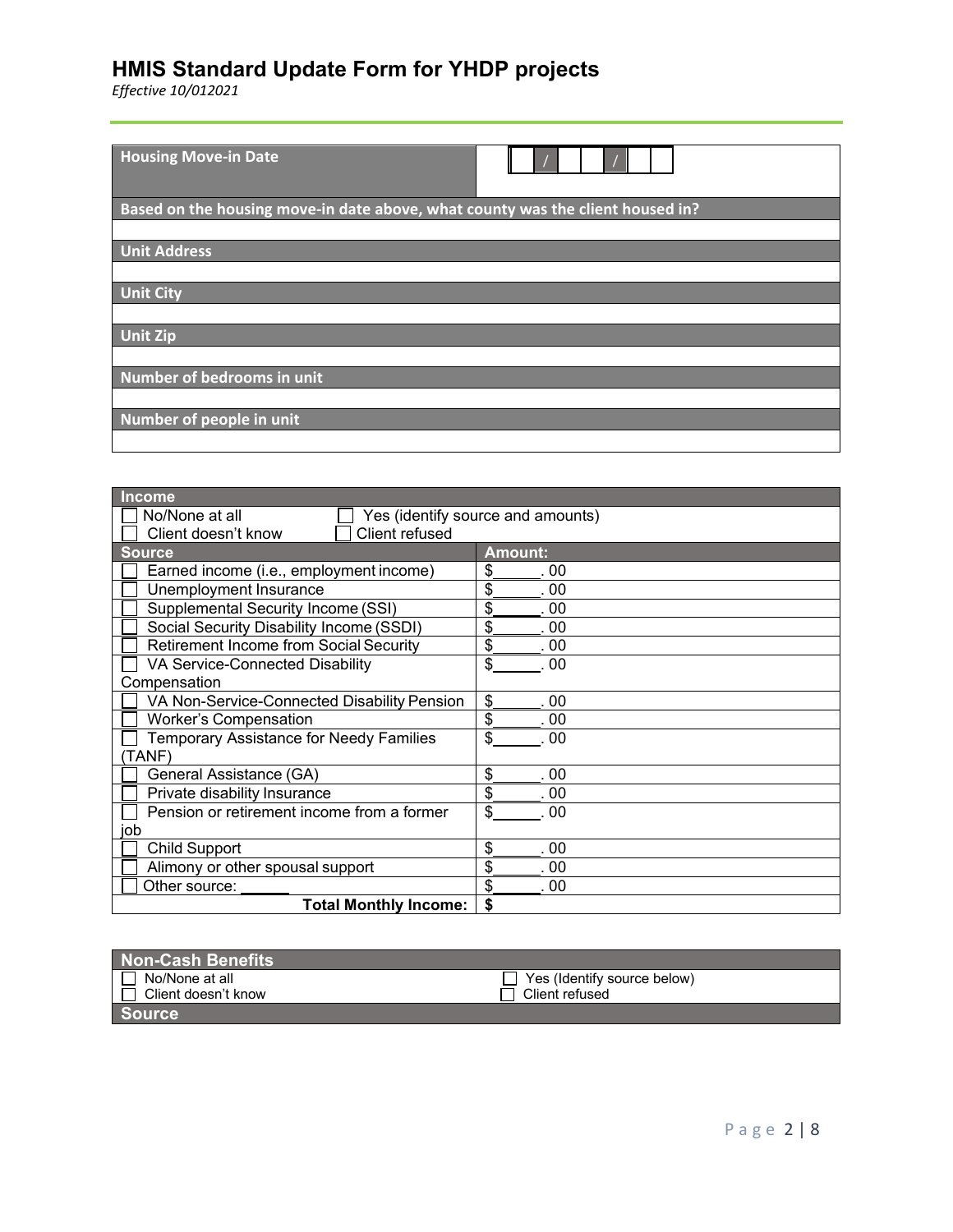*Effective 10/012021*

 Supplemental Nutrition Assistance Program (SNAP) Special Supplemental, Nutrition Program for Women, Infants, and Children (WIC) TANF Child Care services TANF transportation services Other TANF-funded services Other: \_\_\_\_\_\_\_\_\_\_\_\_\_\_\_\_\_\_\_\_\_\_\_\_\_\_\_\_\_\_\_\_\_

| <b>Health Insurance</b>                                                                                                                                              |                                                                                                                                         |
|----------------------------------------------------------------------------------------------------------------------------------------------------------------------|-----------------------------------------------------------------------------------------------------------------------------------------|
| No                                                                                                                                                                   | Client doesn't know                                                                                                                     |
| Yes (identify source below)                                                                                                                                          | Client refused                                                                                                                          |
| Source:                                                                                                                                                              |                                                                                                                                         |
| Medicaid<br>State Children's Health Insurance (KCHIP)<br><b>Employer-Provided Health Insurance</b><br>Private Pay Health Insurance<br>Indian Health Services Program | Medicare<br><b>VA Medical Services</b><br>Health Insurance obtained through COBRA<br><b>State Health Insurance for Adults</b><br>Other: |

| <b>Disability</b><br>Do you have a physical, mental or emotional Impairment, a post-traumatic stress disorder, or<br>brain injury; a development disability, HIV/AIDS, or a diagnosable substance abuse problem?<br>No. |                             | Yes (indicate type(s) below) |                                              | $\Box$ Client doesn't know                    |                       | $\Box$ Client refused         |
|-------------------------------------------------------------------------------------------------------------------------------------------------------------------------------------------------------------------------|-----------------------------|------------------------------|----------------------------------------------|-----------------------------------------------|-----------------------|-------------------------------|
|                                                                                                                                                                                                                         | <b>Physical</b>             | <b>Mental Health</b>         | <b>Chronic</b><br><b>Health</b><br>Condition | <b>Alcohol</b><br><b>Drugs</b><br>$\Box$ Both | Developmental         | <b>HIV/AIDS</b>               |
| Expected to be of<br>long-continued and<br>indefinite duration<br>and substantially<br>impairs ability to<br>live independently:                                                                                        | <b>Yes</b><br>□<br>П<br>No. | Yes<br>$\mathbf{I}$<br>No.   | Yes<br>$\Box$<br>П<br>No.                    | Yes<br>$\mathbf{L}$<br>No                     | <b>Yes</b><br>П<br>No | $\Box$<br>Yes<br>$\Box$<br>No |

|                                                | <b>Client's Prior Living Situation - Prior to Project Entry</b> |                                                                                                        |                           |  |  |
|------------------------------------------------|-----------------------------------------------------------------|--------------------------------------------------------------------------------------------------------|---------------------------|--|--|
|                                                |                                                                 | (Select one Living Situation and answer the corresponding questions in the order in which they appear) |                           |  |  |
| <b>Literally Homeless Situation</b>            | <b>Institutional Situation</b>                                  | <b>Transitional/Permanent Housing</b>                                                                  |                           |  |  |
|                                                |                                                                 | <b>Situation</b>                                                                                       | <b>Other</b>              |  |  |
| Place not meant for habitation<br>$\mathbf{L}$ | Foster care home or<br>$\blacksquare$                           | Residential project or halfway house with no<br>$\perp$                                                |                           |  |  |
| (e.g. a vehicle, abandoned building,           | foster group home                                               | homeless criteria                                                                                      |                           |  |  |
| bus/train/subway station, airport,             |                                                                 | $\Box$ Hotel or motel paid for without emergency                                                       |                           |  |  |
| anywhere outside).                             | $\Box$ Hospital or other                                        | shelter voucher                                                                                        |                           |  |  |
|                                                | residential non-psychiatric                                     | $\Box$ Transitional housing for homeless persons                                                       | Client doesn't<br>$\perp$ |  |  |
| Emergency shelter, including hotel             | medical facility                                                | (including homeless youth)                                                                             | know                      |  |  |
| or motel paid for with emergency               |                                                                 | $\Box$ Host Home (non-crisis)                                                                          | $\Box$ Client refused     |  |  |
| shelter voucher                                | $\Box$ Jail, prison or juvenile                                 | Staying or living in a friend's room, apartment or                                                     |                           |  |  |
|                                                | detention facility                                              | house                                                                                                  |                           |  |  |
| Safe Haven                                     |                                                                 | $\Box$ Staying or living in a family member's room,                                                    |                           |  |  |
|                                                | $\Box$ Long-term care facility or                               | apartment or house                                                                                     |                           |  |  |
|                                                | nursing home                                                    | $\Box$ Rental by client, with GPD TIP housing                                                          |                           |  |  |
|                                                |                                                                 | subsidy                                                                                                |                           |  |  |
|                                                | $\Box$ Psychiatric hospital or                                  | Rental by client, with VASH housing subsidy                                                            |                           |  |  |
|                                                | other psychiatric facility                                      | Permanent housing (other than RRH) for                                                                 |                           |  |  |
|                                                |                                                                 | formerly homeless persons                                                                              |                           |  |  |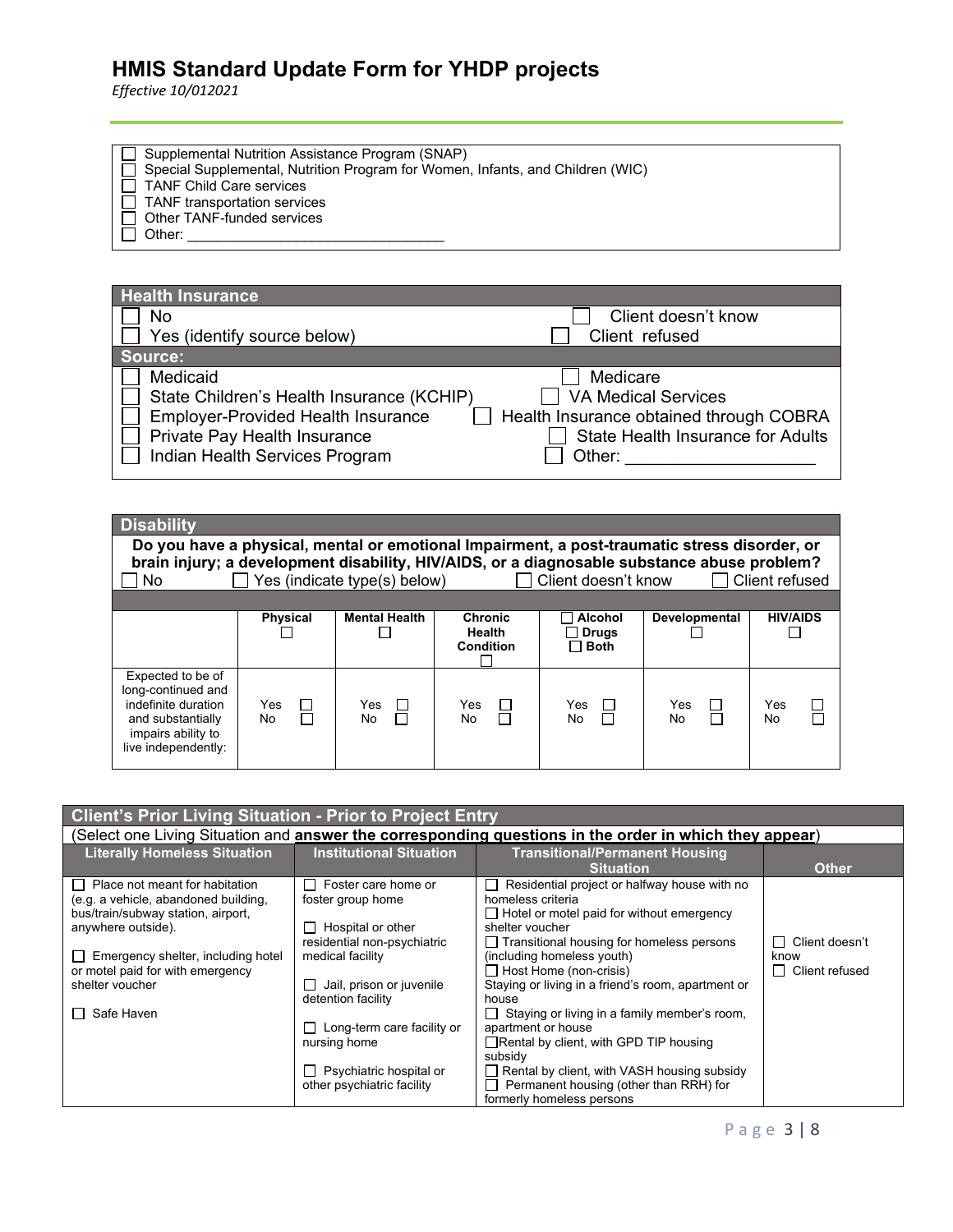|                                                                                                                                                                                                                                                                                                                                                  | $\Box$ Substance abuse<br>treatment facility or detox<br>center                                                                                                                                                                                                                                                                                                                                                                                                                                                | Rental by client, with RRH or equivalent<br>subsidy<br>Rental by client, with HCV voucher (tenant or<br>project based)<br>$\Box$ Rental by client in a public housing unit<br>Rental by client, no ongoing housing subsidy<br>□Rental by client with other ongoing housing<br>subsidy<br>$\Box$ Owned by client, with ongoing housing<br>subsidy<br>$\Box$ Owned by client, no ongoing housing<br>subsidy                                                                       |                                                           |
|--------------------------------------------------------------------------------------------------------------------------------------------------------------------------------------------------------------------------------------------------------------------------------------------------------------------------------------------------|----------------------------------------------------------------------------------------------------------------------------------------------------------------------------------------------------------------------------------------------------------------------------------------------------------------------------------------------------------------------------------------------------------------------------------------------------------------------------------------------------------------|---------------------------------------------------------------------------------------------------------------------------------------------------------------------------------------------------------------------------------------------------------------------------------------------------------------------------------------------------------------------------------------------------------------------------------------------------------------------------------|-----------------------------------------------------------|
| Length of Stay in Prior Living<br>Situation (i.e. the literally homeless<br>situation identified above)?<br>One night or less<br>Two to six nights<br>П<br>One week or more but less than<br>one month<br>One month or more but less than<br>$\perp$<br>90 days<br>$\Box$ 90 days or more but less than one<br>year<br>$\Box$ One year or longer | Length of Stay in Prior<br>Living Situation (i.e. the<br>institutional situation<br>identified above)?<br>One night or less<br>$\Box$<br>Two to six nights<br>П<br>$\Box$ One week or more but<br>less than one month<br>$\Box$ One month or more but<br>less than 90 days<br>$\Box$ 90 days or more but less<br>than one year<br>$\Box$ One year or longer<br>Did you stay in the<br>institutional situation less<br>than 90 days?<br>$\Box$ Yes (If YES - Complete<br>SECTION III)<br>$\Box$ No (If NO - End | Length of Stay in Prior Living Situation (i.e.<br>the housing situation identified above)<br>One night or less<br>Two to six nights<br>One week or more but less than one month<br>$\Box$<br>One month or more but less than 90 days<br>90 days or more but less than one year<br>□<br>One year or longer<br>$\perp$<br>Did you stay in the housing situation less<br>than 7 nights?<br>Yes (If YES - Complete SECTION III)<br>No (If NO - End Homeless History Interview)<br>П | Client doesn't<br>$\Box$<br>know<br>$\Box$ Client refused |
| $\Box$ N/A<br>(Complete SECTION IV Below)                                                                                                                                                                                                                                                                                                        | Homeless History Interview)<br>On the night before<br>entering the institutional<br>situation did you stay on<br>the streets, in emergency<br>shelter or a safe haven?<br>$\Box$ Yes (If YES – Complete<br>SECTION IV)<br>$\Box$ No (If NO - End<br>Homeless History Interview)                                                                                                                                                                                                                                | On the night before entering the housing<br>situation did you stay on the streets, in<br>emergency shelter or a safe haven?<br>Yes (If YES - Complete SECTION IV)<br>No (If NO - End Homeless History Interview)<br>Ш                                                                                                                                                                                                                                                           | П<br>Client doesn't<br>know<br>$\Box$ Client refused      |

| On the night before your previous stay, was that on the streets, in an<br>Emergency Shelter, or Safe Haven? | Approximate start of homelessness:                                   |
|-------------------------------------------------------------------------------------------------------------|----------------------------------------------------------------------|
| $\Box$ No<br>Yes                                                                                            |                                                                      |
| Total number of times homeless on the street, in ES, or SH in the past                                      | Total number of months homeless on the street, in emergency shelter, |
| three years                                                                                                 | or SH in the past three years                                        |
| $\Box$ One time<br>Two times<br>Three times<br>$\mathbf{L}$                                                 |                                                                      |
| □ Client doesn't know<br>$\Box$ Four times<br>$\sqcap$ Client refused                                       |                                                                      |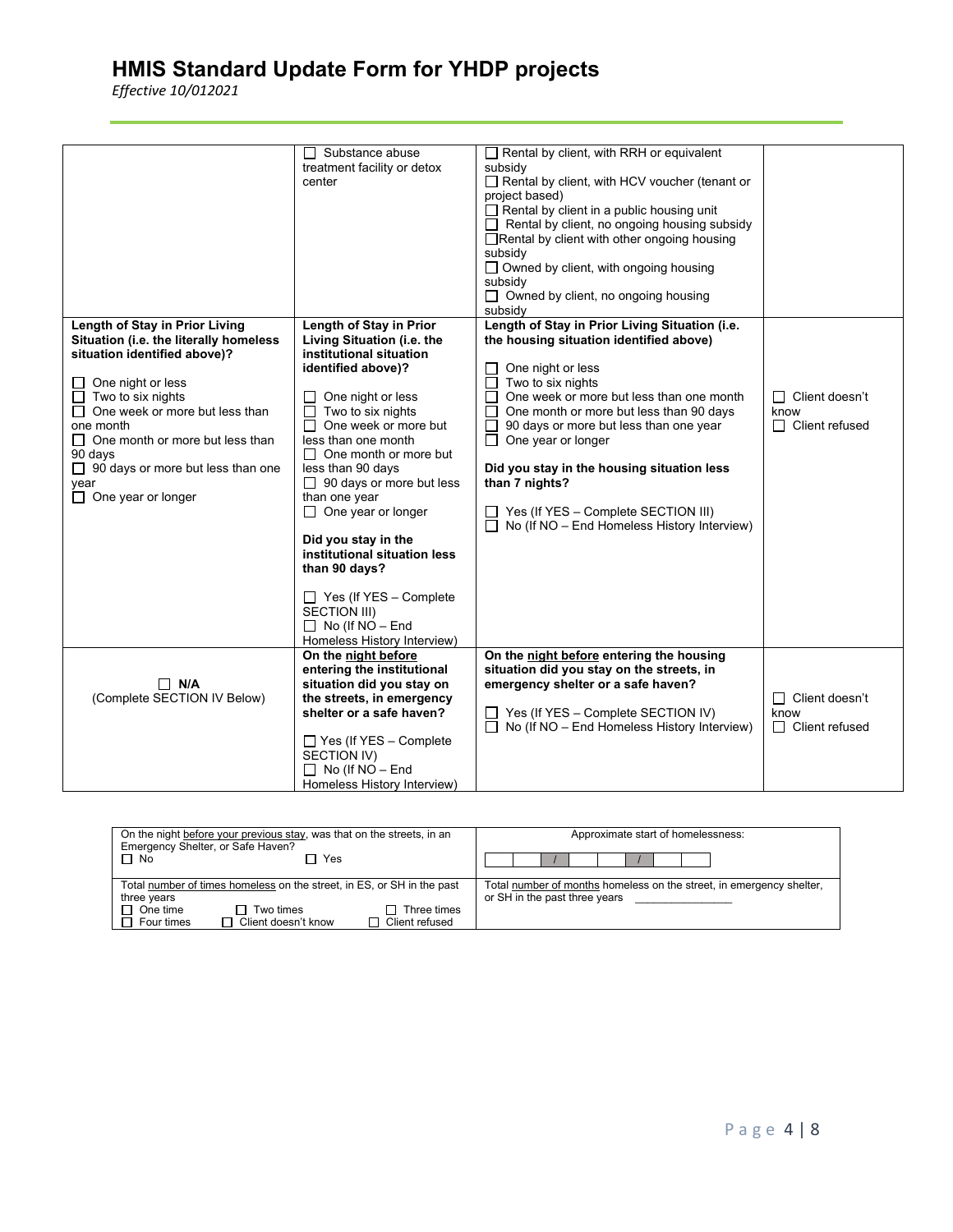| <b>Domestic Violence</b>                                                                                                                                                                                                                               |                                                                                                                                                                                                                                                                                                                                                                          |                                                                                                                                                                                                                                                                                                                                                                                                                                                                                                                                                                                                                                                                                                                                                                                                                                                                                                                                                                                                          |                                                                                                                 |
|--------------------------------------------------------------------------------------------------------------------------------------------------------------------------------------------------------------------------------------------------------|--------------------------------------------------------------------------------------------------------------------------------------------------------------------------------------------------------------------------------------------------------------------------------------------------------------------------------------------------------------------------|----------------------------------------------------------------------------------------------------------------------------------------------------------------------------------------------------------------------------------------------------------------------------------------------------------------------------------------------------------------------------------------------------------------------------------------------------------------------------------------------------------------------------------------------------------------------------------------------------------------------------------------------------------------------------------------------------------------------------------------------------------------------------------------------------------------------------------------------------------------------------------------------------------------------------------------------------------------------------------------------------------|-----------------------------------------------------------------------------------------------------------------|
| No<br>refused                                                                                                                                                                                                                                          | Yes                                                                                                                                                                                                                                                                                                                                                                      | Are you, or have you been a survivor of domestic or intimate partner violence?<br>Client doesn't know                                                                                                                                                                                                                                                                                                                                                                                                                                                                                                                                                                                                                                                                                                                                                                                                                                                                                                    | Client                                                                                                          |
| Within the past 3 months<br>3 to 6 months ago<br>Client doesn't know                                                                                                                                                                                   | If YES, how long ago did you have this experience?                                                                                                                                                                                                                                                                                                                       | 1 year ago or more<br>6 months to 1 year ago<br><b>Client refused</b>                                                                                                                                                                                                                                                                                                                                                                                                                                                                                                                                                                                                                                                                                                                                                                                                                                                                                                                                    |                                                                                                                 |
| If Yes, are you currently fleeing?<br>No<br>Client doesn't know                                                                                                                                                                                        |                                                                                                                                                                                                                                                                                                                                                                          | Yes<br><b>Client refused</b>                                                                                                                                                                                                                                                                                                                                                                                                                                                                                                                                                                                                                                                                                                                                                                                                                                                                                                                                                                             |                                                                                                                 |
|                                                                                                                                                                                                                                                        |                                                                                                                                                                                                                                                                                                                                                                          |                                                                                                                                                                                                                                                                                                                                                                                                                                                                                                                                                                                                                                                                                                                                                                                                                                                                                                                                                                                                          |                                                                                                                 |
| Client's Current Living Situation - current to project entry                                                                                                                                                                                           |                                                                                                                                                                                                                                                                                                                                                                          |                                                                                                                                                                                                                                                                                                                                                                                                                                                                                                                                                                                                                                                                                                                                                                                                                                                                                                                                                                                                          |                                                                                                                 |
| <b>Start Date</b>                                                                                                                                                                                                                                      | <b>End Date</b>                                                                                                                                                                                                                                                                                                                                                          | (Select one Living Situation and <b>answer the corresponding questions in the order in which they appear</b> )<br><b>Information Date</b>                                                                                                                                                                                                                                                                                                                                                                                                                                                                                                                                                                                                                                                                                                                                                                                                                                                                |                                                                                                                 |
|                                                                                                                                                                                                                                                        |                                                                                                                                                                                                                                                                                                                                                                          |                                                                                                                                                                                                                                                                                                                                                                                                                                                                                                                                                                                                                                                                                                                                                                                                                                                                                                                                                                                                          |                                                                                                                 |
|                                                                                                                                                                                                                                                        |                                                                                                                                                                                                                                                                                                                                                                          | (Select one Living Situation and answer the corresponding questions in the order in which they appear)                                                                                                                                                                                                                                                                                                                                                                                                                                                                                                                                                                                                                                                                                                                                                                                                                                                                                                   |                                                                                                                 |
| <b>Homeless Situation</b>                                                                                                                                                                                                                              | <b>Institutional Situation</b>                                                                                                                                                                                                                                                                                                                                           | <b>Transitional/Permanent Housing</b><br><b>Situation</b>                                                                                                                                                                                                                                                                                                                                                                                                                                                                                                                                                                                                                                                                                                                                                                                                                                                                                                                                                | Other                                                                                                           |
| Place not meant for habitation<br>(e.g. a vehicle, abandoned building,<br>bus/train/subway station, airport,<br>anywhere outside).<br>$\Box$ Emergency shelter, including hotel<br>or motel paid for with emergency<br>shelter voucher<br>□ Safe Haven | Foster care home or<br>foster group home<br>$\Box$ Hospital or other<br>residential non-psychiatric<br>medical facility<br>$\Box$ Jail, prison or juvenile<br>detention facility<br>$\Box$ Long-term care facility or<br>nursing home<br>$\Box$ Psychiatric hospital or<br>other psychiatric facility<br>$\Box$ Substance abuse<br>treatment facility or detox<br>center | Residential project or halfway house with no<br>homeless criteria<br>$\Box$ Hotel or motel paid for without emergency<br>shelter voucher<br>$\Box$ Transitional housing for homeless persons<br>(including homeless youth)<br>$\Box$ Host Home (non-crisis)<br>Staying or living in a friend's room, apartment or<br>house<br>$\Box$ Staying or living in a family member's room,<br>apartment or house<br>Rental by client, with GPD TIP housing<br>subsidy<br>Rental by client, with VASH housing subsidy<br>$\Box$ Permanent housing (other than RRH) for<br>formerly homeless persons<br>Rental by client, with RRH or equivalent<br>subsidy<br>Rental by client, with HCV voucher (tenant or<br>project based)<br>$\Box$ Rental by client in a public housing unit<br>$\Box$ Rental by client, no ongoing housing subsidy<br>□Rental by client with other ongoing housing<br>subsidy<br>$\Box$ Owned by client, with ongoing housing<br>subsidy<br>□ Owned by client, no ongoing housing<br>subsidy | $\Box$ Other:<br>$\Box$ Worker unable to<br>determine<br>$\Box$ Client doesn't<br>know<br>$\Box$ Client refused |
| Is client going to have to leave their<br>current living situation within 14 days?                                                                                                                                                                     | If yes, answer the following questions.                                                                                                                                                                                                                                                                                                                                  |                                                                                                                                                                                                                                                                                                                                                                                                                                                                                                                                                                                                                                                                                                                                                                                                                                                                                                                                                                                                          |                                                                                                                 |
| $\Box$ Yes<br>$\Box$ No                                                                                                                                                                                                                                |                                                                                                                                                                                                                                                                                                                                                                          |                                                                                                                                                                                                                                                                                                                                                                                                                                                                                                                                                                                                                                                                                                                                                                                                                                                                                                                                                                                                          |                                                                                                                 |
| Has a subsequent residence been<br>identified?<br>$\Box$ Yes<br>$\Box$ No                                                                                                                                                                              | Does individual or family<br>have resources or support<br>networks to obtain other<br>permanent housing?                                                                                                                                                                                                                                                                 | Has the client had a lease or ownership interest<br>in a permanent housing unit in the last 60 days?<br>$\Box$ Yes<br>$\Box$ No                                                                                                                                                                                                                                                                                                                                                                                                                                                                                                                                                                                                                                                                                                                                                                                                                                                                          | Has the client moved<br>2 or more times in the<br>past 60 days?<br>$F \cup Q$                                   |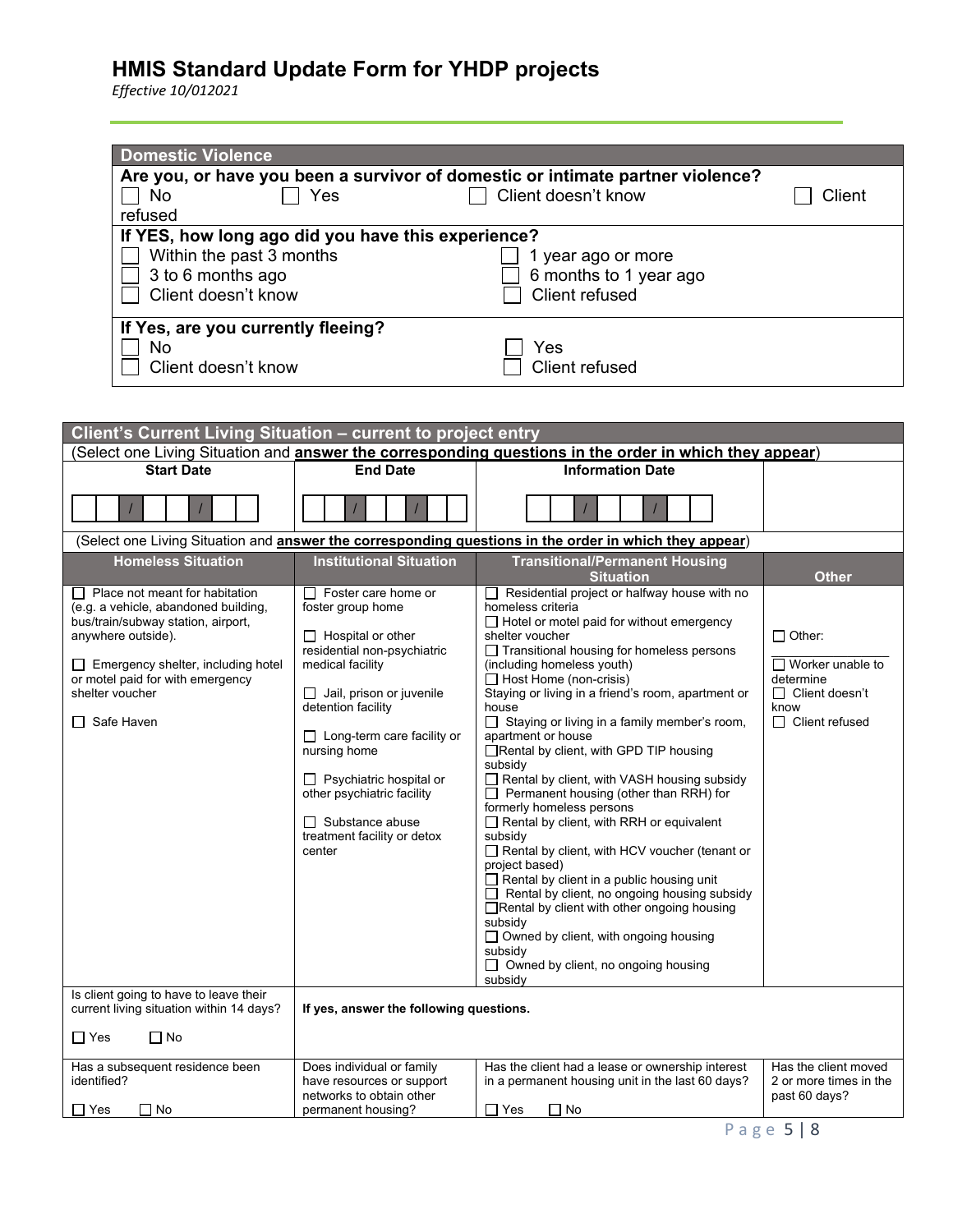| $\Box$ Yes | $\Box$ No | $\overline{\mathsf{Y}}$ es<br>نا آ | $\Box$ No |
|------------|-----------|------------------------------------|-----------|
|            |           |                                    |           |

| <b>Current school enrollment and attendance</b>                                          |
|------------------------------------------------------------------------------------------|
| Not currently enrolled in any school or educational course                               |
| Currently enrolled but NOT attending regularly (when school or the course is in session) |
| Currently enrolled and attending regularly (when school or the course is in session)     |
| Client doesn't know                                                                      |
| Client refused                                                                           |
| <b>Most Recent educational Status</b>                                                    |
| K12: Graduated from high school                                                          |
| K12: Obtained GED                                                                        |
| K12: Dropped out                                                                         |
| K12: Suspended                                                                           |
| K12: Expelled                                                                            |
| Higher Education: Pursuing a credential but not currently attending                      |
| Higher Education: Dropped out                                                            |
| Higher Education: Obtained a credential/degree                                           |
| Client doesn't know                                                                      |
| Client refused                                                                           |
| <b>Current Educational Status</b>                                                        |
| Pursuing a high school diploma or GED                                                    |
| <b>Pursuing Associate's Degree</b>                                                       |
| <b>Pursuing Bachelor's Degree</b>                                                        |
| <b>Pursuing Graduate's Degree</b>                                                        |
| Pursuing other post-secondary credential                                                 |
| Client doesn't know                                                                      |
| Client refused                                                                           |

| <b>RHY Required Questions:</b> |                                                    |
|--------------------------------|----------------------------------------------------|
| <b>Referral Source</b>         | Self-Referral                                      |
|                                | Individual: Parent/Guardian/Relative/Friend/Foster |
|                                | Parent/Other Individual                            |
|                                | <b>Outreach Project</b>                            |
|                                | <b>Temporary Shelter</b>                           |
|                                | <b>Residential Project</b>                         |
|                                | Hotline                                            |
|                                | <b>Child Welfare/CPS</b>                           |
|                                | Juvenile Justice                                   |
|                                | Law Enforcement/Police                             |
|                                | <b>Mental Hospital</b>                             |
|                                | School                                             |
|                                | <b>Other Organization</b>                          |
|                                | Client doesn't know                                |
|                                | Client refused                                     |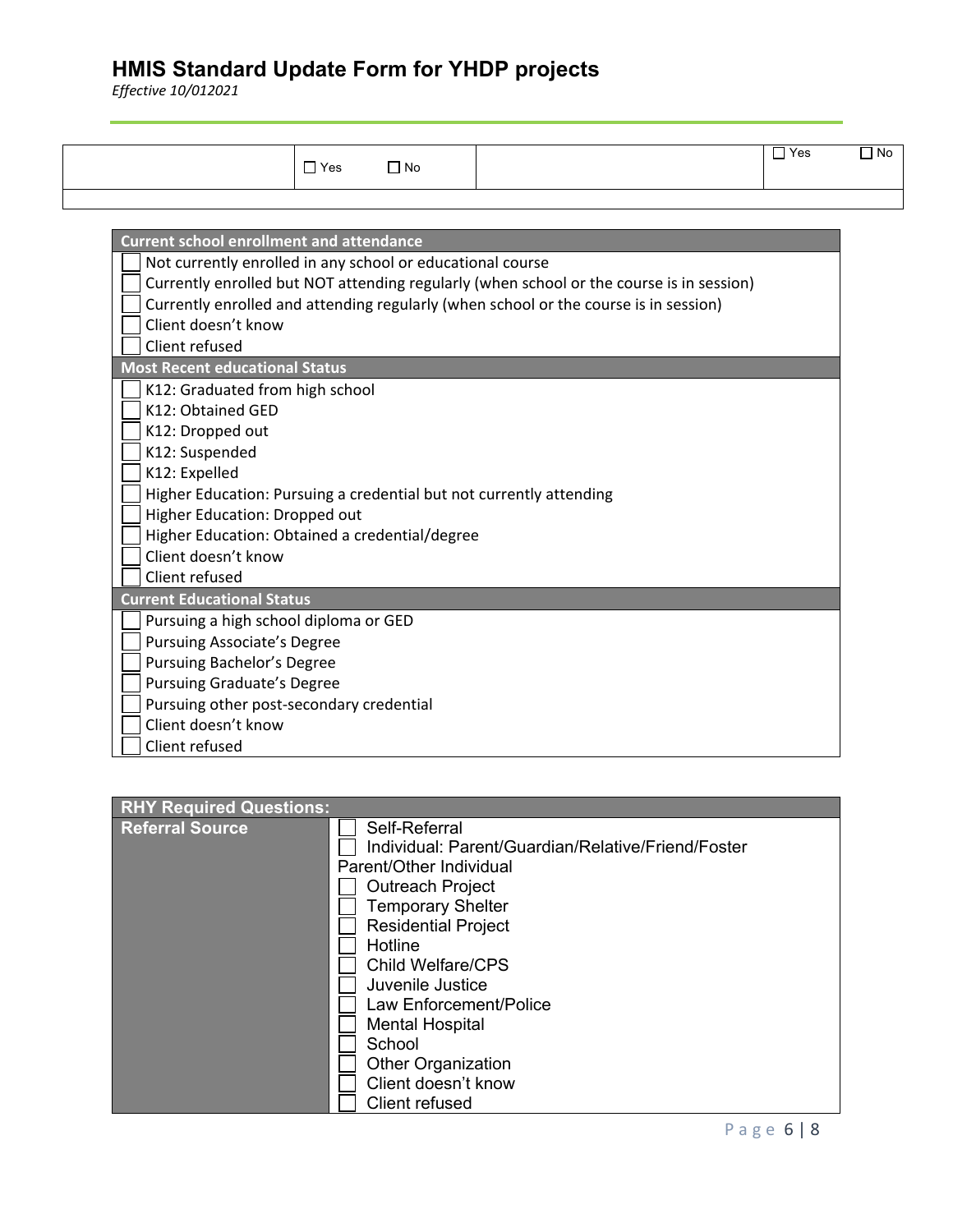| Data not collected                                                                                                                        |
|-------------------------------------------------------------------------------------------------------------------------------------------|
| No.<br>Yes                                                                                                                                |
|                                                                                                                                           |
| Out of Age range<br>Ward of the State – Immediate Reunification<br>Ward of the Criminal Justice System - Immediate Reunification<br>Other |
| Yes<br>No                                                                                                                                 |
| Data not collected                                                                                                                        |
| Client doesn't know                                                                                                                       |
|                                                                                                                                           |
|                                                                                                                                           |
| Heterosexual                                                                                                                              |
| Gav                                                                                                                                       |
| Lesbian                                                                                                                                   |
| <b>Bisexual</b>                                                                                                                           |
| Questioning/Unsure                                                                                                                        |
| Client doesn't know<br>Client refused                                                                                                     |
|                                                                                                                                           |

| <b>Health Status</b>         |           |                     |
|------------------------------|-----------|---------------------|
| <b>General Health Status</b> | Excellent | Poor                |
|                              | Very good | Client doesn't know |
|                              | Good      | Client refused      |
|                              | Fair      | Data not collected  |
| <b>Dental Health Status</b>  | Excellent | Poor                |
|                              | Very good | Client doesn't know |
|                              | Good      | Client refused      |
|                              | Fair      | Data not collected  |
| <b>Mental Health Status</b>  | Excellent | Poor                |
|                              | Very good | Client doesn't know |
|                              | Good      | Client refused      |
|                              | Fair      | Data not collected  |

| Are you pregnant?            | Formerly a Ward of Child              | Formerly Juvenile Justice System?     |
|------------------------------|---------------------------------------|---------------------------------------|
|                              | Welfare/Foster Care Agency?           |                                       |
| No<br>Yes                    |                                       | No<br>Yes                             |
|                              | No<br>Yes                             |                                       |
| If yes, projected birth date | If yes, number of years or months (if | If yes, number of years or months (if |
|                              | less than years)                      | less than years)                      |
|                              |                                       |                                       |
|                              |                                       |                                       |
|                              |                                       |                                       |

| <b>Family Critical Issues</b>              |         |        |                |
|--------------------------------------------|---------|--------|----------------|
| Unemployment - Family member               | Yes     | No     | Client refused |
| Mental Health Issues - Family member       | l I Yes | l I No | Client refused |
| Physical Disability - Family Member        | l I Yes | l I No | Client refused |
| Alcohol or Substance abuse - Family Member | Yes     | - No   | Client refused |